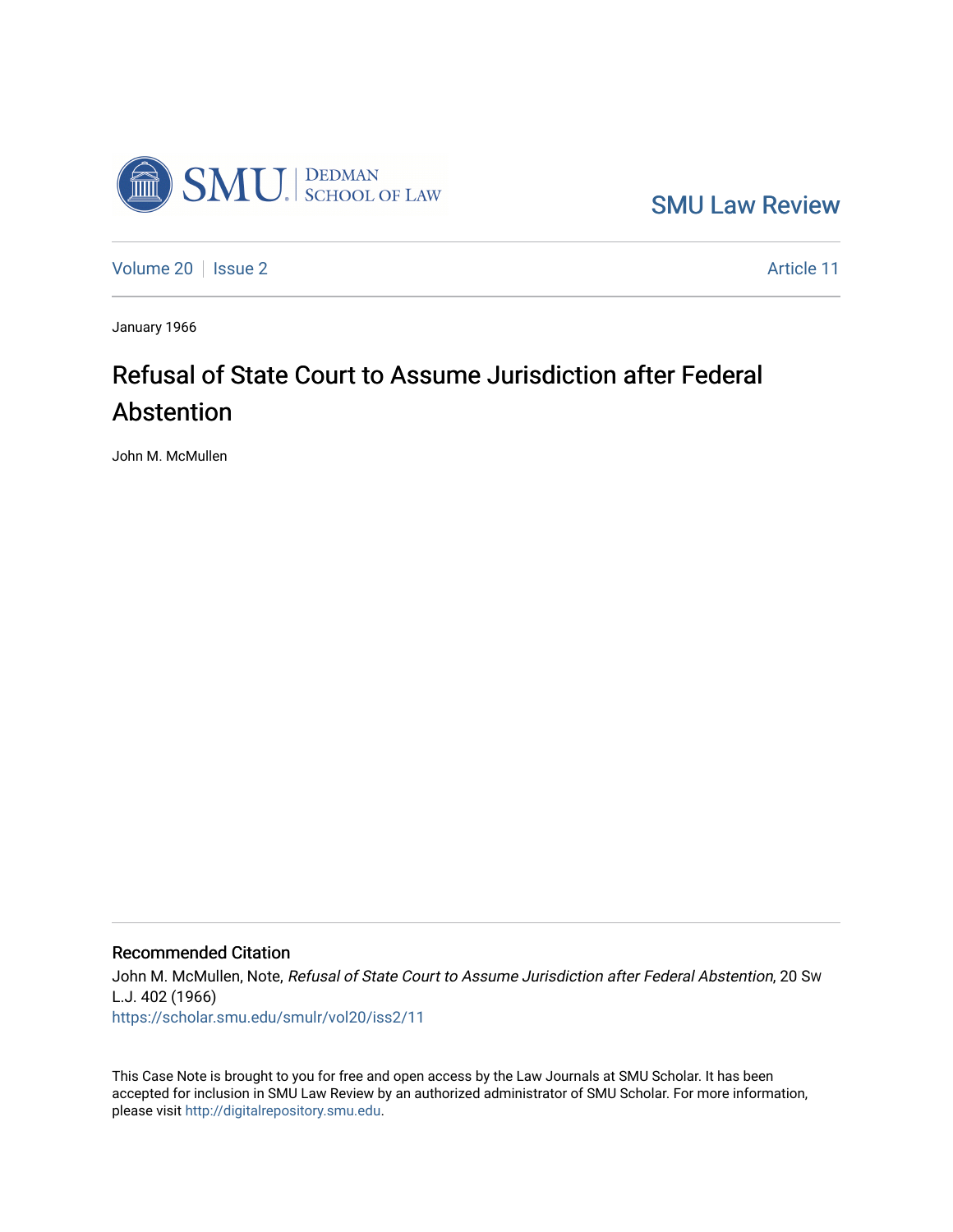there is not a compensable taking if one is left with reasonable access.

In summary, a damaging of one's right of access resulting from an exercise of the police power is noncompensable unless it amounts to a taking; but a compensable taking arises only when one is left without reasonable access to his property. Secondly, the right of access cannot be taken for the public use without the payment of compensation. Finally, a property owner must show that he is left totally without reasonable access to his property in order to recover for damage to his right of access in any particular street resulting from the construction of an improvement for the public use. *Archenhold* has limited the cul-de-sac rule of *DuPuy* by refusing to fragmentize the right of access in individual streets. In the future this should prove to be vital protection to city and state governments in the construction of public works.

*Michael M. Boone*

## Refusal of State Court To Assume Jurisdiction After Federal Abstention

I. ORIGIN **AND DEVELOPMENT** OF **THE ABSTENTION** DOCTRINE

Under the abstention doctrine, a federal court stays or dismisses its proceedings in order to obtain from a state court an authoritative determination of applicable state law. For effective state adjudication of the issue, federal courts require review of such decision **by** the highest court of the state. *Railroad Comm'n* v. Pullman<sup>1</sup> is generally regarded as the origin of the abstention doctrine, although federal courts had previously refused to consider cases in which their jurisdiction had been properly invoked.<sup>2</sup> Justice Frankfurter, speaking for a unanimous court, stated that the federal district court's

402

<sup>1</sup> **312 U.S.** *496* (1941). The Court had been asked to rule on the constitutionality of a Texas Railroad Commission order that stated that no sleeping car could be operated in Texas unless it was under the control of a pullman conductor. 2 In Pennsylvania v. Williams, 294 U.S. *176* **(1935),** the Court ordered a district court

to stay its proceedings where the state court procedure was adequate for supervision of liquidations. In Thompson v. Magnolia Petroleum Co., **309** U.S. 478 (1940), the Court ordered a district court sitting in exclusive bankruptcy jurisdiction to leave a difficult question of state real property law to the state court. These decisions were based on the principles that no equity court would unnecessarily give extraordinary equitable relief even though that court had jurisdiction to do so, and that federal courts of equity should exercise their discretionary power with proper regard for the rightful independence of state governments in carrying out their domestic policy.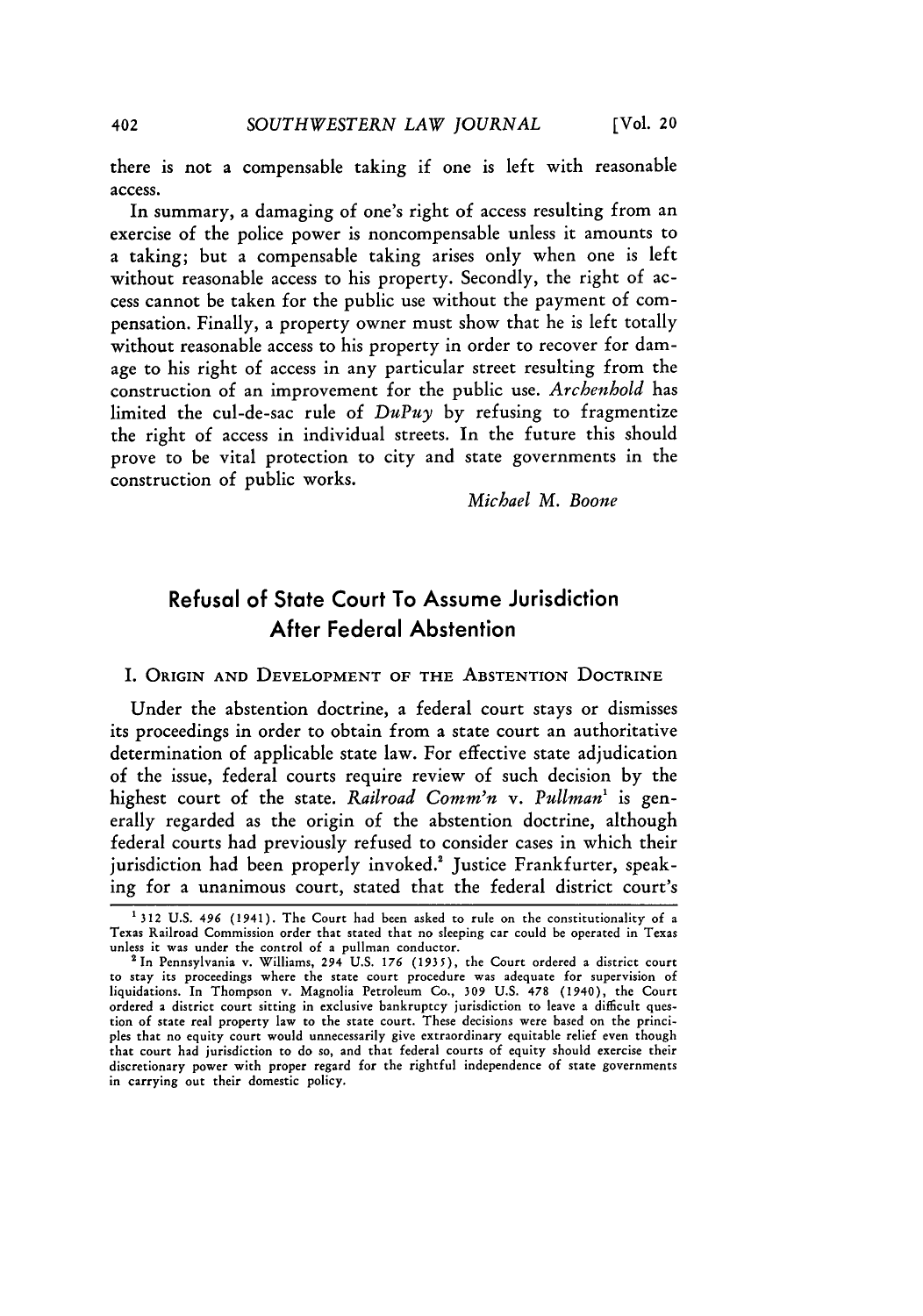decision on state law was merely a forecast of what the state courts might hold if the same issue were presented to them. The Supreme Court ordered the federal district court to retain jurisdiction but to stay proceedings pending an action in the state courts to determine the issue of state law. The Court reasoned that to do otherwise would permit a federal court to render only a tentative decision on a constitutional question because it could be displaced by a state ruling which would obviate the federal constitutional question. Furthermore, such a tentative decision was thought to create needless friction with state courts. *Pullman* was therefore based on two considerations: (1) decision of the federal constitutional question might become unnecessary; and (2) state courts should be given the first opportunity to interpret state statutes.

The abstention doctrine was invoked in a different context in *Burford v. Sun Oil Co.'* There, the Court abstained because of the undesirability of federal interference with a unified state policy relative to the highly regulated and complex oil industry. The Court's purpose was

[to] leave these problems of Texas law to the state court where each may be handled as "one more item in a continuous series of adjustments."<sup>4</sup> These questions of regulation of the industry by the state administrative agency . . . so clearly involve basic problems of Texas policy that equitable discretion should be exercised to give the Texas courts the first opportunity to consider them.'

*Burford* is significant in the evolution of the abstention doctrine for two reasons: First, the *Pullman* technique was not used; the Court did not order the lower federal court to retain jurisdiction pending an action in the state courts, but instead ordered the action dismissed. Second, in *Burford,* unlike *Pullman,* the jurisdiction was based not only upon the existence of a federal question but also upon diversity of citizenship.! Because of the differences between *Pullman* and *Burford,* some text writers consider that the cases represent two different abstention doctrines.<sup>?</sup>

a319 U.S. **315** (1943). A district court refused to enjoin a Texas regulatory agency from enforcing an order permitting the drilling of certain oil wells and dismissed the action. The Fifth Circuit reversed and ordered an injunction. The Supreme Court reversed the Fifth Circuit and affirmed the judgment of the district court.

<sup>&</sup>quot;Citing Railroad Comm'n v. Rowan & Nichols Oil Co., **310** U.S. **573,** *584* (1940).

**<sup>5319</sup> U.S.** at 332. *<sup>6</sup>*319 U.S. at 336. Mr. Justice Frankfurter, dissenting, argued that Congress in **28** U.S.C. *5* 1332, had provided a federal forum to litigants in diversity actions which could not be abrogated.

**<sup>7</sup>See,** e.g., **WRIGHT, FEDERAL COURTS §** *52* **(1963);** Gowen **&** Izlar, *Federal Conrt Abstention in Diversity of Citizenship Litigation,* 43 TEXAS L. **REV. 194; 1A MOORE, FEDERAL PRACTICE** 2101-24, **3331-32** (2d ed. 1961).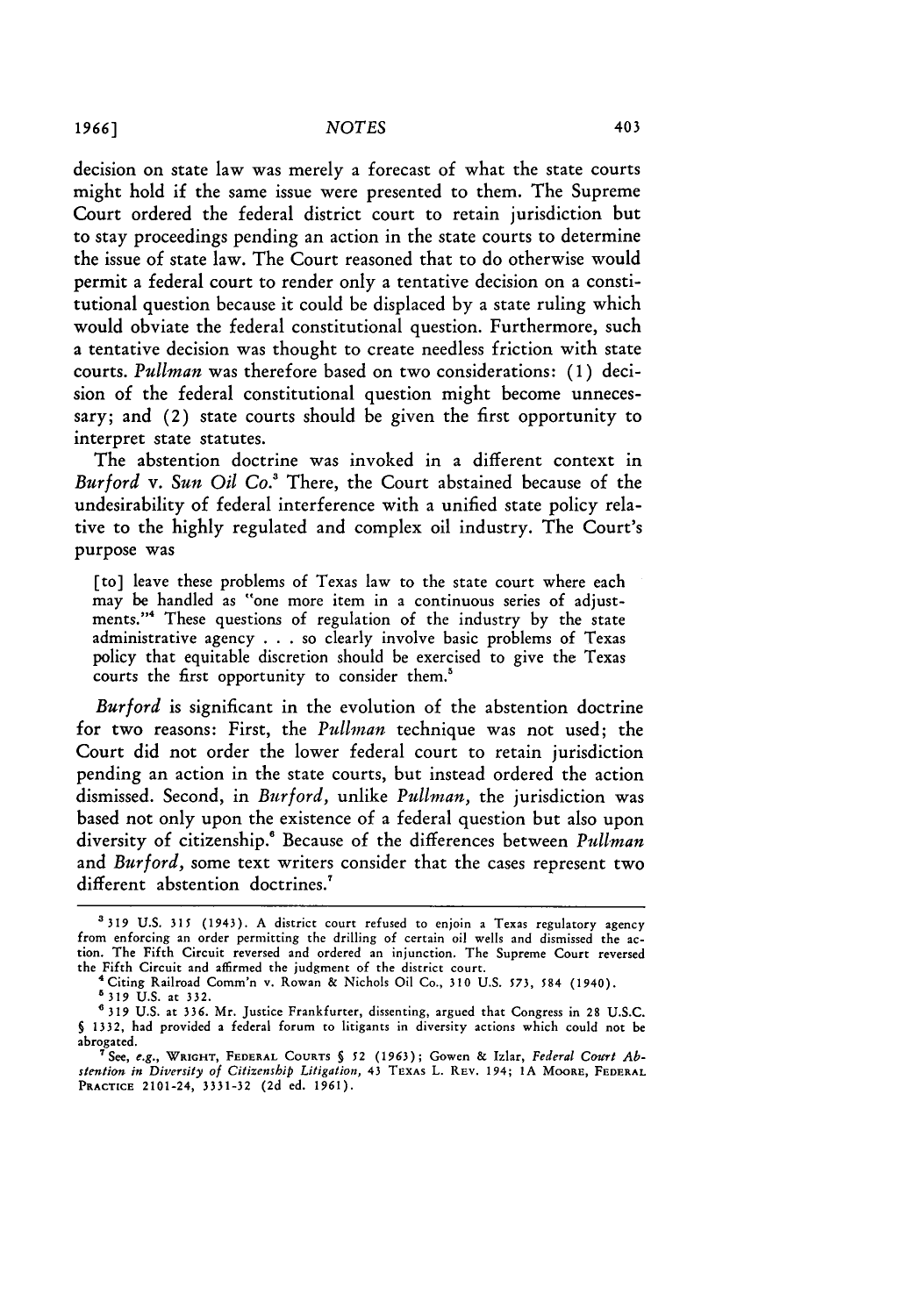**[Vol.** 20

The Court further extended the principles of the abstention doctrine in a situation similar to *Burford* in *Alabama Pub. Serv. Comm'n* v. Southern Ry.<sup>8</sup> The Court held that comity required the federal courts in their discretion to decline the opportunity to interfere with state policies when adequate relief could be afforded through the state courts. Whether abstention could be invoked in a common law action where jurisdiction was based only on diversity of citizenship was not discussed in either *Burford* or *Alabama Pub. Serv. Comm'n.*

Whether a federal court should abstain in a diversity of citizenship case was first squarely presented in *Meredith v. Winter Haven.!* Here, the Supreme Court refused to invoke the doctrine. It reasoned that none of the purposes for abstention were present, and that a federal court could not refuse that jurisdiction, properly invoked, which Congress had created for litigants in diversity cases. It felt that abstention was an extraordinary doctrine and should be invoked only in special circumstances."

The special circumstances alluded to in the *Meredith* case were expanded by the Court in *Louisiana Power & Light v. City of Thibodaux,1* where the Court invoked the abstention doctrine for the first time in a common law diversity suit. All previous exercises of the power had been in equity. The Court recognized the equitable origin of the abstention doctrine and the fact that an eminent domain suit was classified as a suit at common law. Nevertheless, the Court reasoned that since the power of eminent domain was intimately involved with the sovereign prerogative of the state, a federal judge was justified in staying proceedings pending a decision by the state's highest court, rather than make a tentative and dubious forecast. This sovereign prerogative concept, combined with the Court's desire to avoid federal-state friction, was the basis of the Court's decision.

<sup>8341</sup> U.S. 341 (1951).

**<sup>&#</sup>x27;** 320 U.S. 228 (1943). Plaintiff-bondholders sued in federal district court for a declaratory judgment that defendant-city should not call and retire certain bonds and for an injunction restraining the city from calling the bonds. The district court dismissed for failure to state a cause of action. The Fifth Circuit reversed, ordering the case dismissed without prejudice to plaintiffs' right to proceed in state court. The law in question was unclear. The Supreme Court reversed and ordered the federal district court to decide the case on the merits.

<sup>&</sup>lt;sup>10</sup>Railroad Comm'n v. Pullman, 312 U.S. 496 (1941) (avoidance of a premature decision of a constitutional question); Burford v. Sun Oil Co., 319 U.S. 315 (1943) (inter-

ference with state policy in a highly regulated and complex industry).<br><sup>11</sup> 360 U.S. 25 (1959). The city of Thibodaux filed an eminent domain proceeding as-<br>serting a taking of the land, buildings, and equipment of Louisia a Florida corporation; the defendant removed the action to the federal district court on the basis of diversity of citizenship. The district court abstained. The Fifth Circuit reversed, 255 F.2d 774 (sth Cir. 1958), holding that the abstention procedure was not available in an eminent domain proceeding. The Supreme Court reversed and affirmed the decision of the district court.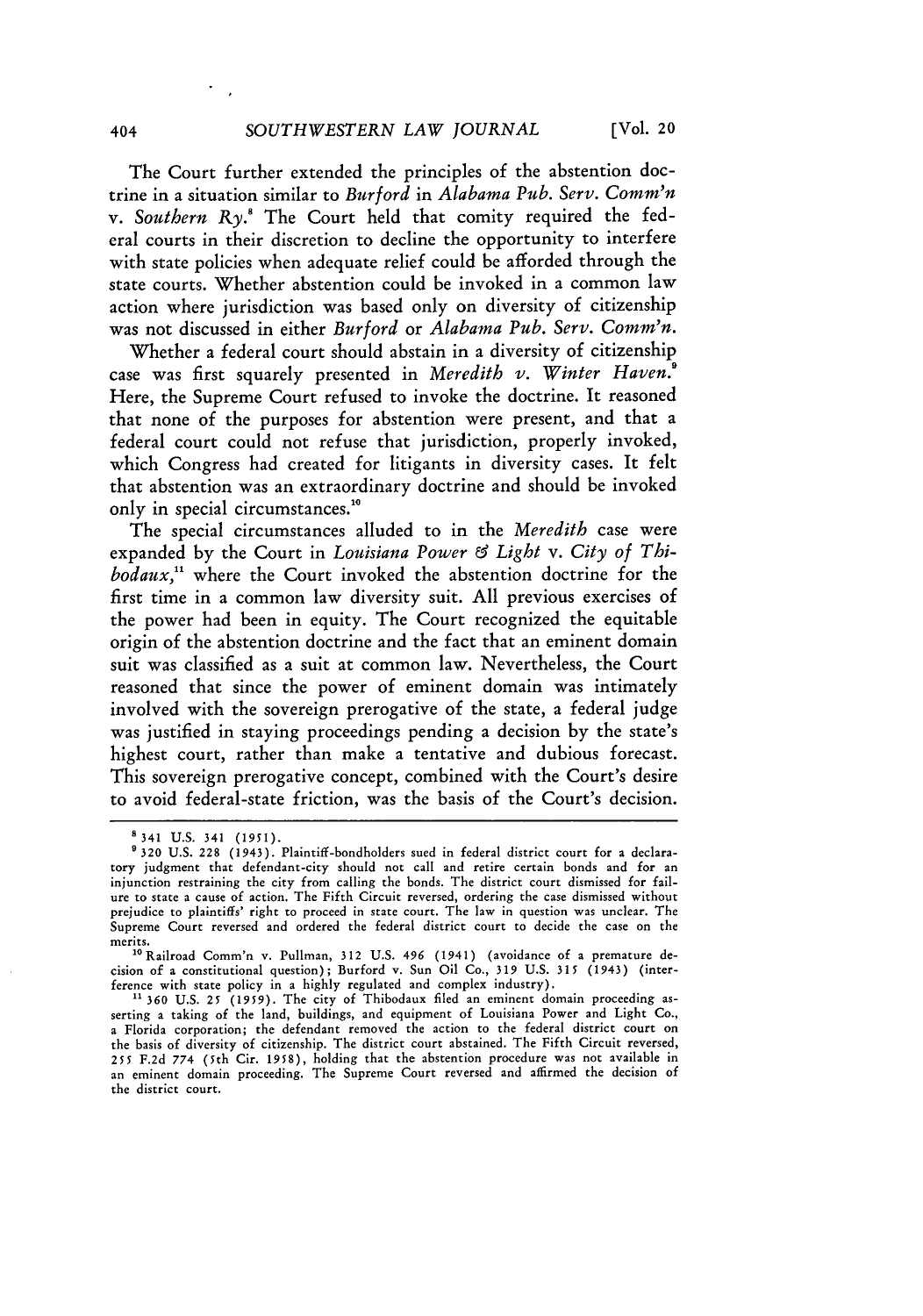*1966] NOTES*

The same day that *Thibodaux* was decided, a strikingly similar case, *County of Allegheny v. Frank Mashuda Co.,"* also was decided. This, too, was an eminent domain case, but the state law was thought to be clear. Here, the Court did not invoke the abstention doctrine. Considered together, the *Thibodaux* and *Mashuda* decisions seem to set forth the principle that the abstention doctrine may be invoked in a diversity eminent domain suit when the state law at issue is unsettled or unclear. *Thibodaux* and *Mashuda* also are significant for the fact that they were both common law actions and both were in the federal courts on the basis of diversity of citizenship.

Florida in 1957 enacted a unique statute<sup>13</sup> which allowed either the Supreme Court or a federal court of appeals to certify questions of state law to the Florida Supreme Court. In *Clay* v. *Sun Ins. Office Ltd., "* the Supreme Court utilized this statute, ordering the Fifth Circuit to certify questions of state law to the Florida Supreme Court for resolution. This method has the advantage of avoiding the necessity of going through the entire state court system for an authoritative answer to the issue of state law before the Court can decide federal issues involved. Since the *Clay* decision, the Court has in two other instances certified questions of state law directly to the Florida court." To date, no other state has followed the Florida example.

### **II. UNITED** SERVICES **LIFE INS.** Co. **v. DELANEY"**

United Services Life Insurance Company insured the life of Lt. Robert H. Delaney on October 1, **1957.** The policy contained the following clause:

#### LIMITATION **DUE** To AVIATION HAZARD

If this policy shall become a claim by death of the insured due to any service, training, travel, flight, ascent or descent in, on, or from any species of aircraft at anytime, except death resulting from travel as a *passenger* on an aircraft owned and operated by the United States Government . . . the liability of the company under this policy shall be limited to the premiums paid hereunder: ... any provision in this policy to the contrary notwithstanding. (Emphasis added.)

On May 8, **1959,** Lt. Delaney died of injuries received as the *pilot*

**<sup>12360</sup> U.S. 185** *(1959).*

**<sup>&#</sup>x27; FLA. STAT. ANN. § 25.031 (1957).** <sup>14</sup>**363 U.S. 207 (1960).**

<sup>&</sup>lt;sup>15</sup> See Aldrich v. Aldrich, 375 U.S. 75 (1963), and Dresner v. City of Tallahassee, 375 U.S. **136 (1963). 16396 S.W.2d 855** (Tex. **1965).** United Services Life Insurance Company only insures

military officers.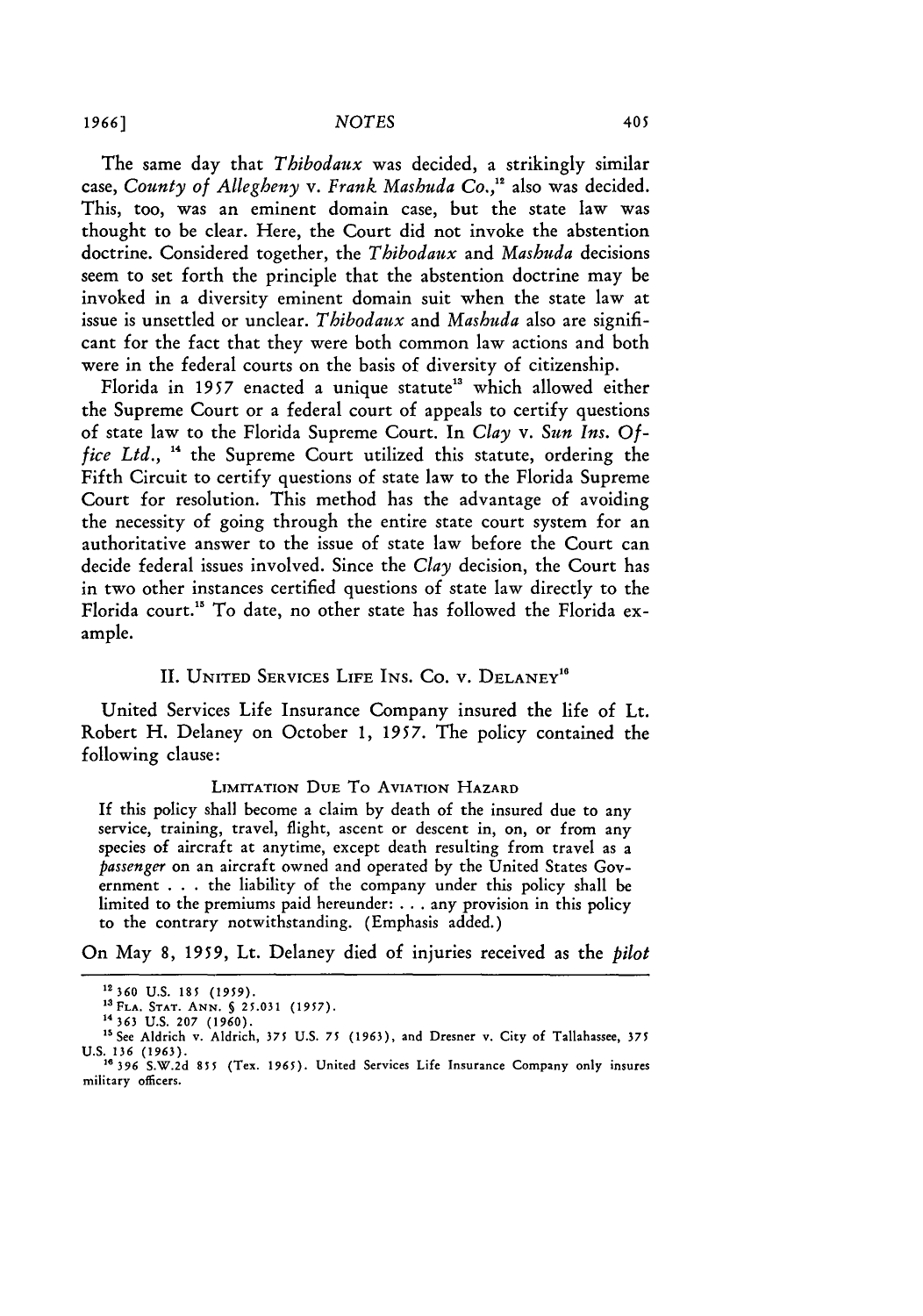and only occupant of an aircraft owned and operated by the United States Government. The insurer, a District of Columbia corporation, denied liability on the basis of the aviation hazard clause. Mrs. Delaney, a citizen of Texas, brought suit in the federal district court on the basis of diversity of citizenship, contending that the decedent was a passenger within the meaning of the policy. The federal district judge, applying Texas law, decided in favor of Mrs. Delaney on the basis of *Continental Cas. Co. v. Warren."* The Fifth Circuit affirmed in a two to one decision."8 In *Warren,* the Texas Supreme Court construed "as a passenger" in a similar aviation hazard clause to mean f\*as an occupant."" Upon an *en banc* rehearing of *Delaney* along with *Paul Revere Life Ins. Co. v. First Nat'l. Bank,"°* the court reversed its earlier holding in a five to four decision.<sup>21</sup> A majority of the Fifth Circuit thought that the principles of the *Warren* case as applied to the facts of the *Delaney* and *Paul Revere* cases were too unclear for the federal court to provide more than a forecast of what a state court confronted with the same issue might decide. The court invoked the abstention doctrine, staying the proceedings and retaining jurisdiction for the purpose of taking such further action as might be required. The parties were advised to seek a declaratory judgment in the Texas courts as to the meaning of the word "passenger" under Texas law. The four dissenting circuit judges felt that the court had no right to refuse the jurisdiction Congress had provided" and that the facts did not fall within any of the classes of cases where the abstention doctrine previously had been applied.'

Pursuant to the Fifth Circuit's instructions, the insurer brought suit in a Texas district court for a declaratory judgment to construe the aviation hazard clause in the insurance contract. The district court dismissed for want of jurisdiction. The Texas court of civil appeals affirmed, holding that the suit was instituted for the purpose of procuring an advisory opinion." In affirming the civil appeals decision, 5 the Texas Supreme Court held that the purpose of the Fifth Circuit in staying proceedings was to obtain from the Texas courts

**24386 S.W.2d 648** (Tex. Civ. App. **1965).** *25396* S.W.2d 855 (Tex. 1965).

**<sup>&</sup>quot; 152** Tex. 164, 254 S.W.2d **762 (1953).**

**<sup>18308</sup>** F.2d 484 (5th Cir. 1962).

**<sup>19254</sup>** S.W.2d *762,* 764 (1953).

<sup>20328</sup> F.2d 483 (5th Cir. 1964), *cert. denied,* 377 U.S. *935* (1964).

*<sup>21</sup> Ibid.*

<sup>22</sup> **28** U.S.C. **S 1332.** This section provides a federal forum for citizens of diferent states. **"** Railroad Comm'n v. Pullman, 312 U.S. 496 (1941) (avoidance of a premature con- stitutional question); Burford v. Sun Oil Co., **319** U.S. 315 (1943) (interference with state policy in a highly regulated and complex industry); Louisiana Power & Light v. City of Thibodaux, 360 U.S. 25 **(1959)** (an eminent domain action with an unclear issue of state law in question).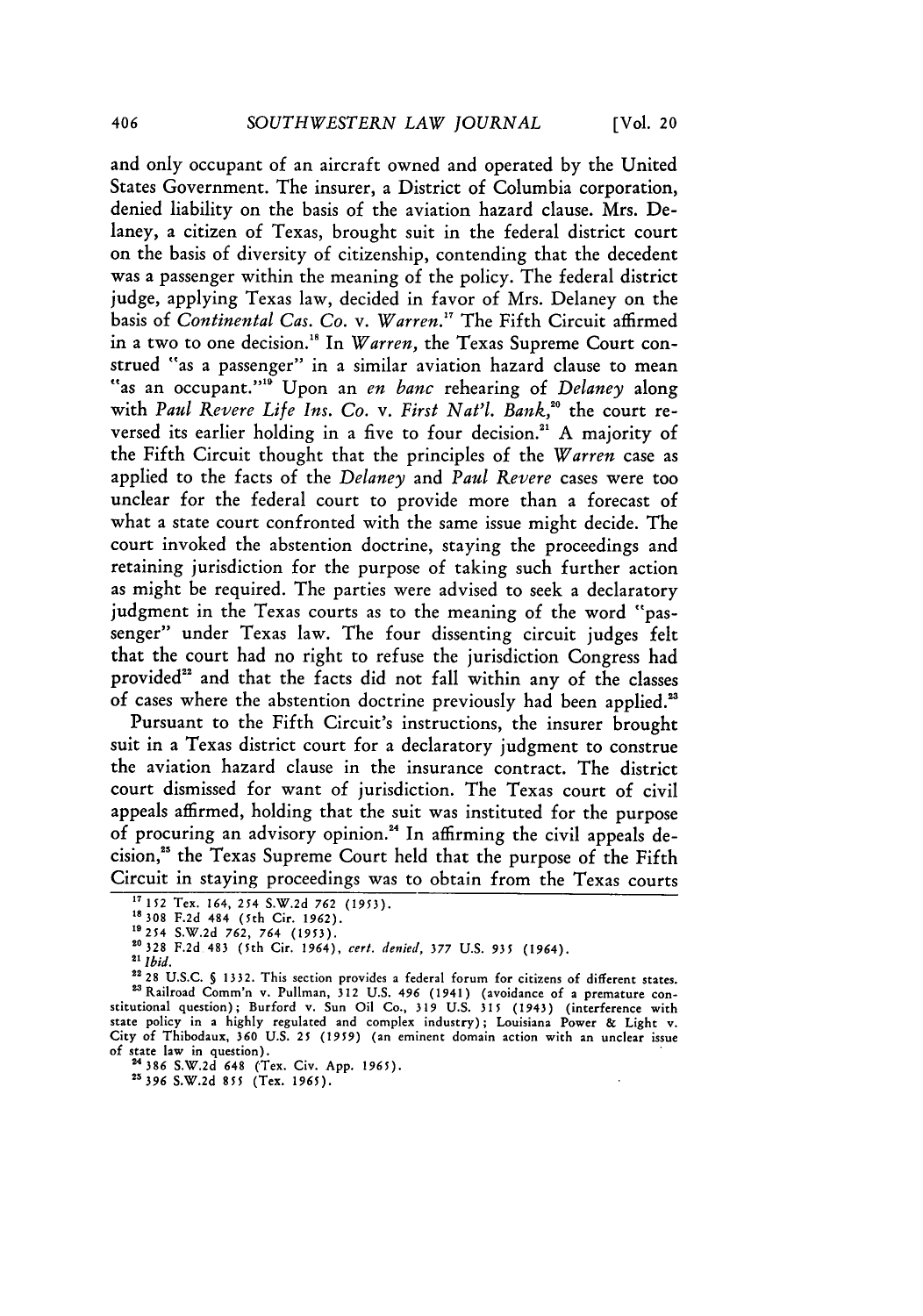a decision on a point of Texas law so that the federal court could render a judgment thereon.<sup>26</sup> The Court noted that as a prerequisite to the declaratory judgment process, "(a) there shall be a real controversy between the parties, which (b) *will be actually determined by the judicial declaration sought."'7* The court then held that the Fifth Circuit's reservation of jurisdiction to render final judgment made the state proceedings advisory in nature since a state court must have the power to settle the controversy by entry of final judgment. Justice Steakley, speaking for the dissenters,<sup>28</sup> stated that the Texas court's decision on the merits of the case would constitute a final judgment due to the *Erie* rule and the principles of res judicata.

The Fifth Circuit's decision in *Delaney* was based on the *Pullman* and *Thibodaux* cases.<sup>29</sup> Yet in Delaney there is no constitutional issue that would be premature. The decision is clearly inconsistent with the rule laid down by the Supreme Court in the *Meredith"* decision. **Of** the factors previously providing the basis for abstaining- $(1)$ avoidance of a premature constitutional adjudication," (2) equitable discretion to refuse jurisdiction,<sup>32</sup> (3) interference with a state administrative agency in a complex and highly regulated industry,<sup>33</sup> (4) adequate state court review of an administrative order,<sup>34</sup> (5) eminent domain action involving an issue of unsettled state  $law^{38}$ -none were present.

The technique employed in abstaining in *Delaney* also appears incorrect. The court retained jurisdiction even though only a single issue of state law was in question-the construction of a clause in an insurance contract. There was no reason to retain jurisdiction if the issue as decided by the state court would settle the dispute between the parties. This retention was the primary reason for the refusal of the Texas courts to take jurisdiction. The better method would have been to dismiss the complaint as was done in *Burford* and *Alabama*

*<sup>I</sup>*id. at **860.** *<sup>217</sup>Ibid.*

**<sup>28</sup>**Chief Justice Calvert and Mr. Justice Hamilton joined his dissent. **29 328 F.2d at 484. The court stated: "The Supreme Court has 'increasingly recognized** 

the wisdom of staying actions in the federal courts pending determination by a state court<br>of decisive issues of state law.' Louisiana Power and Light Co. v. City of Thibodaux, 360 U.S. **25,** 79 S. Ct. **1070,** 3 L.Ed.2d **1058,** reh. den, **360** U.S. 940, 79 **S.** Ct. 1442, 3 L.Ed.2d 1552. It is appropriate that this court stay its hand until the courts of the State of Texas shall have declared the law of the State of Texas which is applicable to and controlling in the disposition of these appeals."

**<sup>3</sup>o** See Note *9 supra* and accompanying text.

<sup>&</sup>lt;sup>31</sup> Railroad Comm'n v. Pullman, 312 U.S. 496 (1941). <sup>32</sup> See note 3 *supra*.

aaBurford v. Sun Oil Co., **319** U.S. **315** (1943).

<sup>&</sup>lt;sup>34</sup> Alabama Pub. Serv. Comm'n v. Southern Ry., 341 U.S. 341 (1951).

**as** See note 12 *supra* and accompanying text.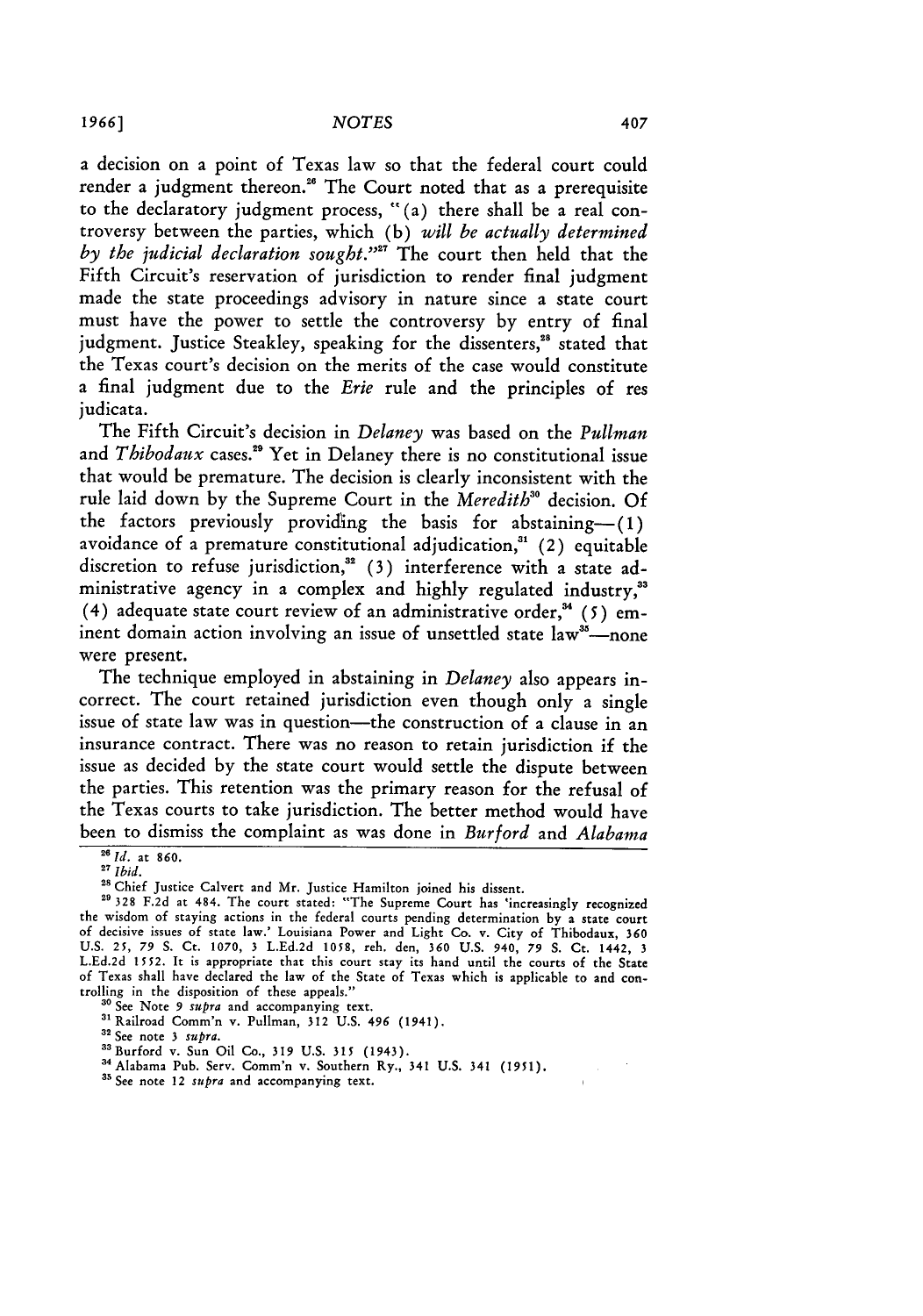*Pub. Serv. Comm'n,* assuming that the statute of limitations would not bar further proceedings in state court.

**By** invoking the abstention doctrine in *Delaney,* the Fifth Circuit has set forth the rule that a federal court must abstain in a common law diversity action if the issues of state law are unclear. Such a rule, if widely used **by** the lower federal courts, could completely destroy federal diversity jurisdiction. Supreme Court dictum in *McNeese v. Board of Educ."* indicated that mere difficulty in ascertaining state law did not justify abstention. Yet, in *Delaney,* this was exactly the reason given for abstention.

When both federal and state courts are employed in litigation due to the abstention doctrine, the long delay and piecemeal litigation make the doctrine of doubtful value." In *Spector Motor Serv. Inc.* v. *McLaughlin*,<sup>38</sup> nine years of litigation in five different courts were required before the case was finally decided on the merits.<sup>39</sup> In *Delaney,* although the insured died in **1959,** a decision on the merits was not reached until March **31,** *1966,* when the Fifth Circuit vacated its prior decision and reversed and remanded, holding that Lt. Delaney was not a passenger within the meaning of the clause.<sup>40</sup>

The Texas Supreme Court, in refusing to accept jurisdiction in *Delaney,* relied on *Morrow v. Corbin"* and *Douglas Oil Co. v. State'* to show that it was being asked for an advisory opinion.<sup>43</sup> It should

asSpector Motor Serv., Inc. v. O'Connor, 340 U.S. 602 **(1951).**

**40358 F.2d** 714 (5th Cir, 1966).

41122 Tex. **553,** 62 S.W.2d 641 **(1933).** The court **held** unconstitutional a statute [TEx. REV. **CIv. STAT. ANN.** art. 2218b (1933)] authorizing certification of constitutional questions **by** the district and county courts to the courts of civil appeals. <sup>4281</sup>**S.W.2d** 1064 (Tex. Civ. **App.** *1935), rev'd on other grounds,* Federal Royalty Co.

v. State, **128** Tex. 324, 98 **S.W.2d** *993* **(1936).** This case involved certified questions of law to the Austin Court of Civil Appeals and was cited by the *Delaney* court for its quotation from an earlier hearing of the case before the Texas Supreme Court: "The certificate calls upon the Supreme Court to give an advisory opinion, which is not permitted. (124 Tex. **232, 76 S.W.2d** 1043, 1044)." **"** In Bichel v. Heard, **328 S.W.2d** 462 (Tex. Civ. **App. 1959),** the court of civil appeals

held that an action to declare an order of a police chief invalid did not involve a justiciable controversy until the order was actually enforced against the plaintiff. In California Products, Inc. v. Puretex Lemon Juice, Inc., **160** Tex. **586,** 334 **S.W.2d 780 (1960),** the question of whether the proposed use of a certain type of bottle **by** one of the parties would violate a previous injunction was merely an advisory opinion until California Products marketed its bottle in the same market with Puretex. The court of civil appeals in Republic Cas. Co.

**as373** U.S. 668, *674* (1963).

<sup>&</sup>lt;sup>37</sup> Mr. Justice Douglas, dissenting in Clay v. Sun Ins. Office, Ltd., 363 U.S. 207, 228 (1960), criticised the doctrine for this reason:

Some litigants have long purses. Many, however, can hardly afford one lawsuit, let alone two. Shuttling the parties between state and federal tribunals is **a** sure way of defeating the ends of justice. The pursuit of justice is not an academic exercise. There are no foundations to finance the resolution of nice state law questions involved in federal court litigation. The parties are entitled-absent unique and rare situations-to adjudication of their rights in the tribunals which Congress has empowered to act. **38 323 U.S. 101** (1944).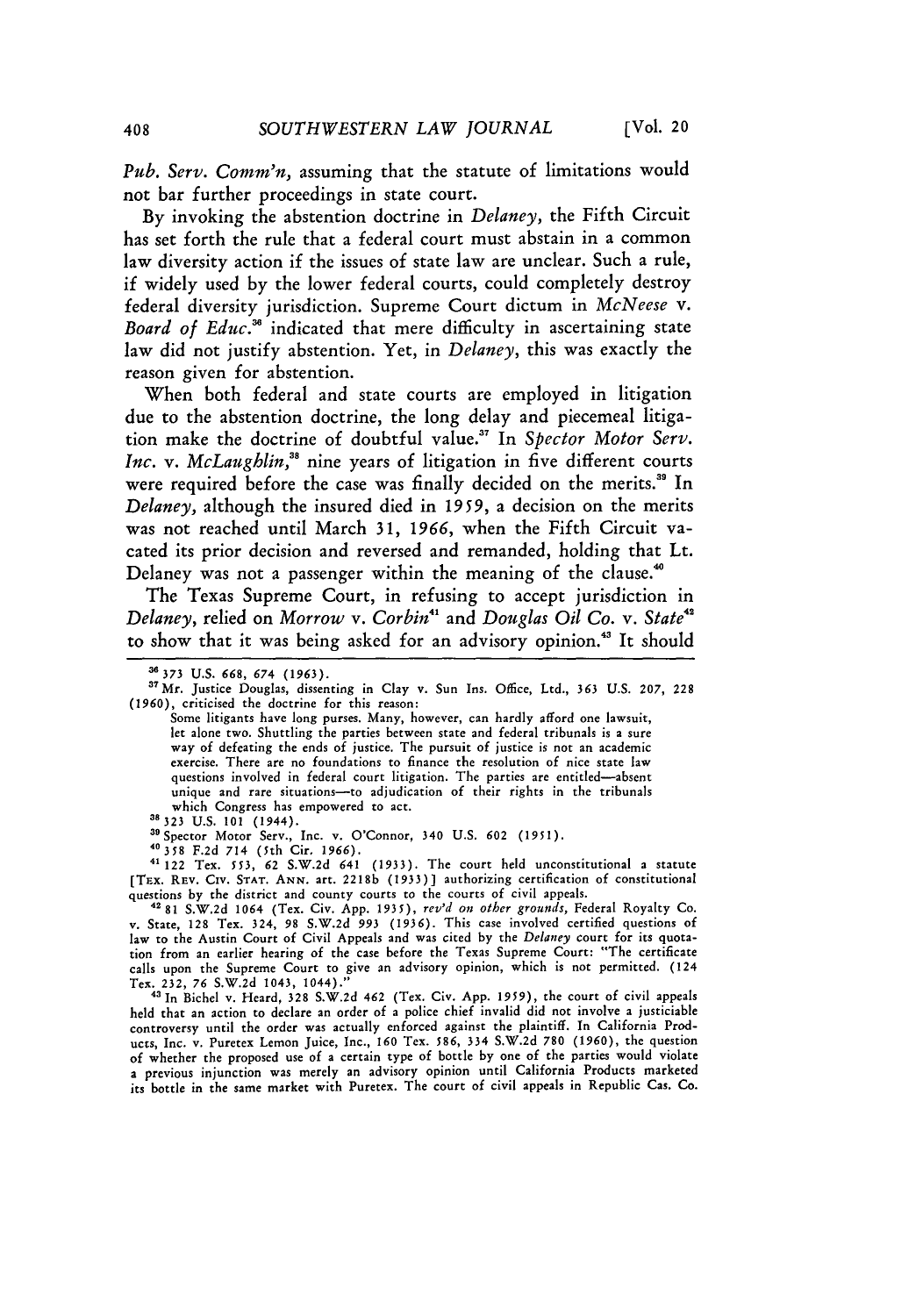be pointed out that both of these cases were decided before the passage of the Texas Declaratory Judgment Act.<sup>44</sup> Before the act, a suit not asking for equitable or consequential relief was considered to be an advisory opinion.<sup>45</sup> However, under the act, courts are empowered to declare rights and other legal obligations whether or not other relief is sought.<sup>46</sup> The court in the *Delaney* case apparently misunderstood the purpose of declaratory relief. Previously, in construing the Texas Declaratory Judgment Act, the Texas Supreme Court had declared that the purpose of the declaratory judgment was to provide "a speedy and effective remedy for the determination of the rights of the parties when a real controversy has arisen."<sup>47</sup> It had also stated that "the action for declaratory judgment is an instrumentality to be wielded in the interest of preventative justice and its scope should not be hedged about by technicalities." In the *Delaney* case, the court seems to ignore its own holdings. The refusal to assume jurisdiction certainly negates any "speedy and effective" relief, as it leaves the parties without a decision on the merits after several years of litigation. Calling a decision on the merits of the case an advisory opinion seems to be a "technicality." All that would be left for the Fifth Circuit to do would be to dismiss or enter judgment for the liquidated amount due under the policy. The Court stated that the retention of jurisdiction by the Fifth Circuit prevented the Texas courts from rendering a final enforceable judgment.<sup>49</sup> In Texas, as a prerequisite to a declaratory judgment proceeding, there must be a controversy which will actually be determined by the judicial declaration sought." The court stated that the *Erie* rule was one of precedent and wholly unrelated to res judicata. While this is undoubtedly true, the court is ignoring the realities of the situation. The suit is concerned with but a single point of state law, and a decision by the court would be final as there would really be nothing left for the federal court to decide. The state decision would conclusively settle the controversy between the parties. The court cited *England v. Louisiana State Bd. of Medical Examiners"1* for the proposition that a state decision in some circumstances on a *federal* issue might not be

v. Obregon, **290 S.W.2d 267** (Tex. Civ. **App. 1956)** *error ref. n.r.e.,* assumed jurisdiction and ruled on the merits in a case where the insurer had sought a declaratory judgment, alleging non-liability under an exclusion clause in the policy.

 $\mathcal{L}$ 

 $\omega \sim 10$ 

**'TEX. REV. CIV. STAT. ANN.** art. 2524-1 (1943). **<sup>45</sup>**See notes **41 and 42** *supra.*

<sup>47</sup> Cobb v. Harrington, 144 Tex. 360, 190 S.W.2d 709 (1945).<br><sup>48</sup> Guilliams v. Koonsman, 154 Tex. 401, 279 S.W.2d 579 (1955).<br><sup>49</sup> 396 S.W.2d 855, 859.

*5ald.* at 860.

**51 375 U.S.** 411 (1964).